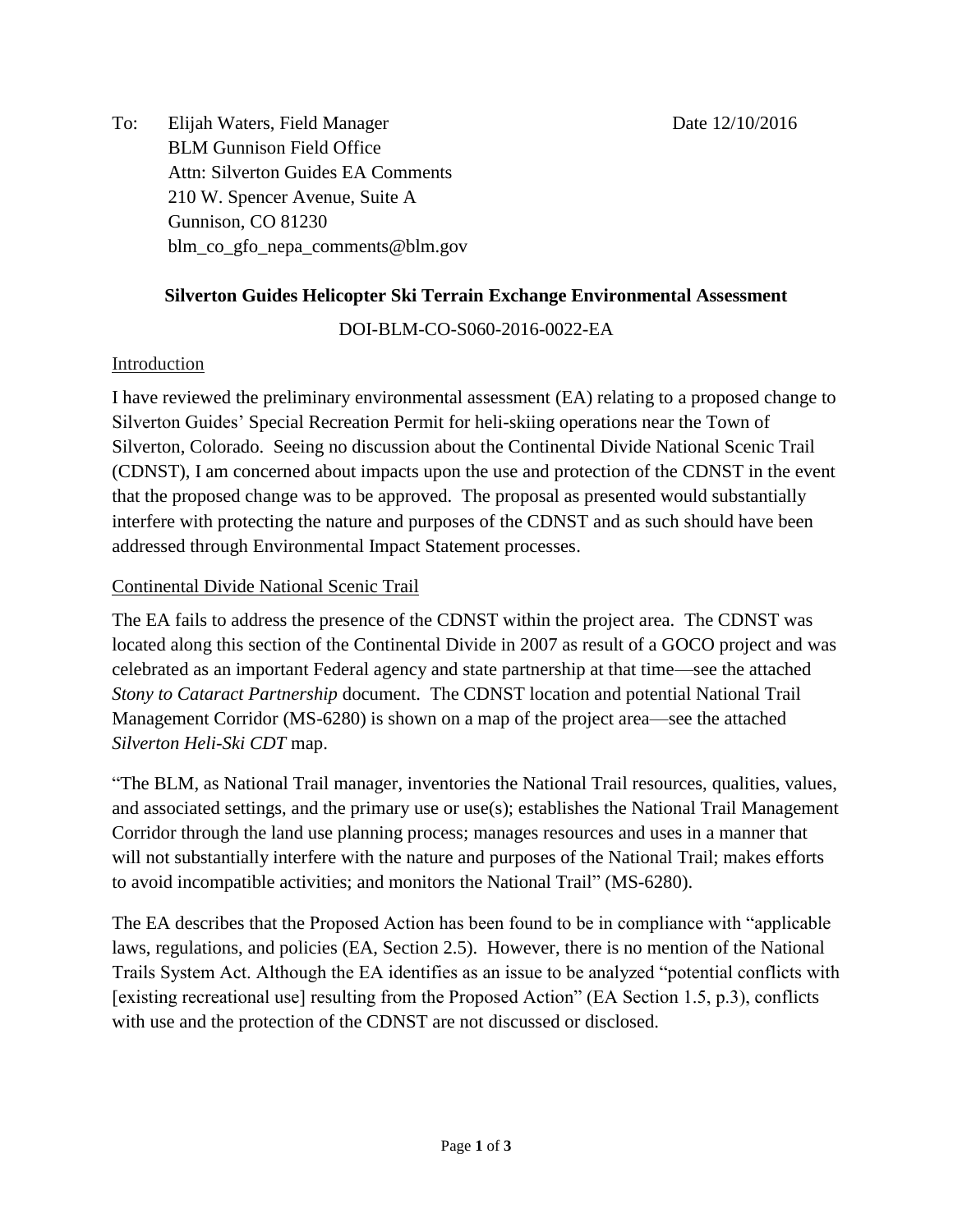### Nature and Purposes of the CDNST

The general rule of the National Trails System Act (NTSA) is that "the use of motorized vehicles along any national scenic trail shall be prohibited," with limited exceptions such as emergencies and landowner access. With regard specifically to the CDNST, motorized uses may be authorized if the use would not substantially interfere with the nature and purposes of this National Scenic Trail, but only if those uses were allowed by administrative regulations at the time of designation in 1978 (NTSA Sec. 7(c)), 16 USC 1246(c)).

Permitted use of helicopters for recreational purposes appears to have lacked any authorization in 1978. In any event, such use as intended in the proposed action would substantially interfere with the nature and purposes of the CDNST. The "nature and purposes of the CDNST are to provide for high-quality scenic, primitive hiking and horseback riding opportunities and to conserve natural, historic, and cultural resources along the CDNST corridor." In addition, the Comprehensive Plan further describes, "Backpacking, nature walking, day hiking, horseback riding, nature photography, mountain climbing, cross-country skiing, and snowshoeing are compatible with the nature and purposes of the CDNST" (2009 Continental Divide National Scenic Trail Comprehensive Plan). Skiing is a recognized use of the CDNST corridor; however, not when assisted by helicopters, which would degrade CDNST values.

BLM uses the term "corridor" to apply to "a public land area of sufficient width to encompass National Trail resources, qualities, values, and associated settings and the primary use or uses that are present or to be restored" (BLM Manual 6280, Chapter 1.D.11). Heli-skiing allows a company to ferry skiers "to the top of a mountain" in a helicopter (EA, p.12); landings at or near such a site appear to be within the proposed permitted boundary and would certainly fall within the corridor of the CDNST.

The intrusion of helicopters on the CDNST conflicts with "primitive hiking ... opportunities," with associated noise that disturbs (and does not conserve) the natural resources along the corridor. The EA emphasizes the importance of the area for providing habitat for the recovery of wolverines within Colorado. With these impacts, helicopter assisted skiing within the CDNST corridor would substantially interfere with the nature and purposes of this national scenic trail and should not be approved.

## **BLM National Trail Management Policy**

BLM Manual 6280 (Chapter 5, Sec. 5.3) sets out a "protocol for proposed actions which may adversely impact designated national trails."

"The BLM may not permit proposed uses along National Trails which will substantially interfere with the nature and purposes of the trail, and the BLM shall make efforts, to the extent practicable, to avoid authorizing activities that are incompatible with the purposes for which such trails were established" (Chapter 5, Sec. 5.3 A.2.)